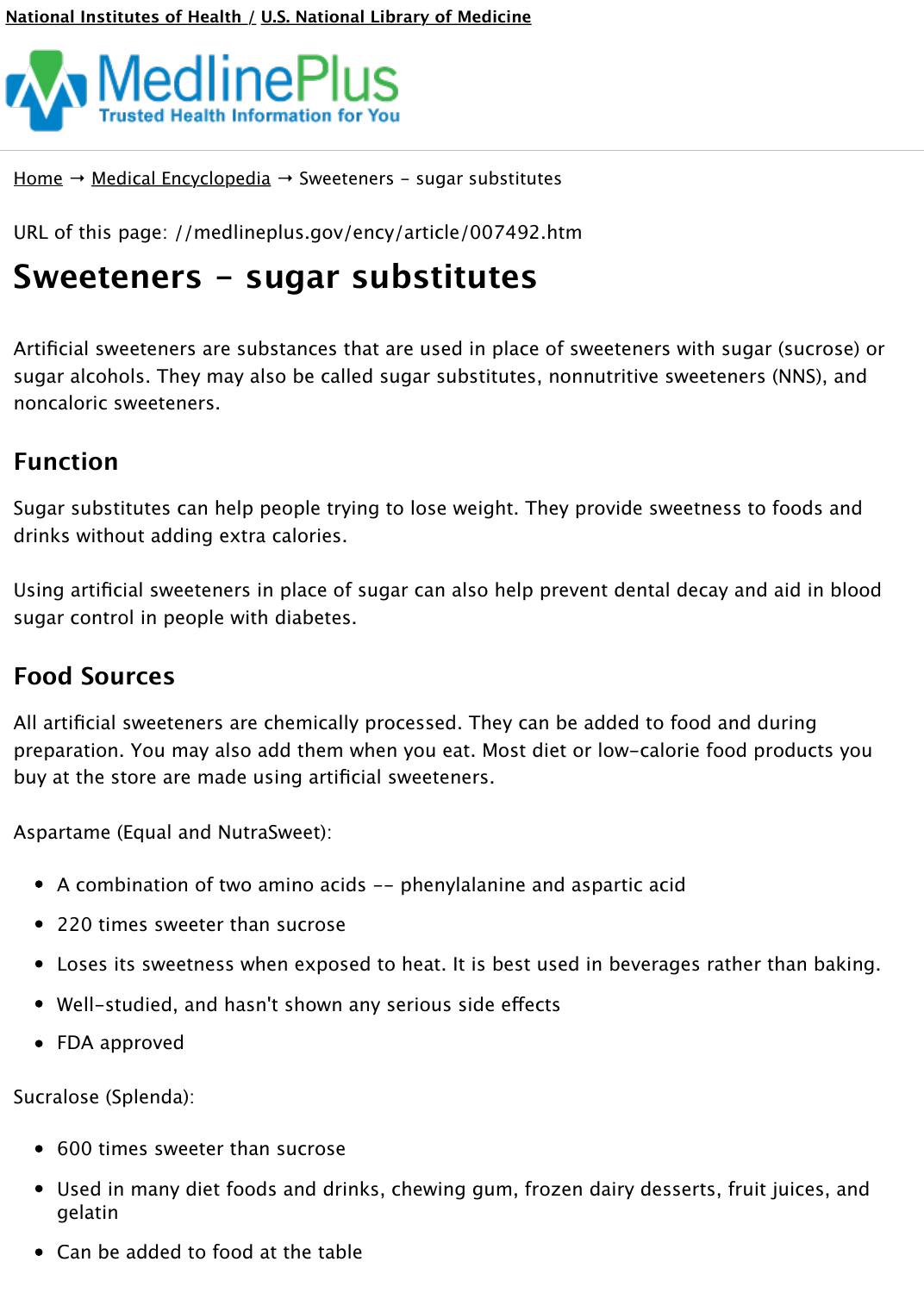• FDA approved

Saccharin (Sweet 'N Low, Sweet Twin, NectaSweet):

- 200 to 700 times sweeter than sucrose
- Used in many diet foods and drinks.
- May have a bitter or metallic aftertaste in some liquids.
- Not used in cooking and baking
- FDA approved

Stevia (Truvia, Pure Via, Sun Crystals):

- Non-caloric plant-based sweetener
- Made from the plant *Stevia rebaudiana*, which is grown for its sweet leaves
- Common names include sweetleaf, sweet leaf, sugarleaf, or simply stevia.
- Rebaudiana extract is approved as a food additive. It is considered a dietary supplement.

Acesulfame K (Sunett and Sweet One):

- An artificial sweetener
- Is heat-stable, so can be used in cooking and baking
- This sweetener can be added to food at the table. It is marketed for this use under the name Sweet One.
- Used together with other sweeteners, such as saccharin, in carbonated low-calorie beverages and other products
- Most similar to table sugar in taste and texture
- FDA approved

Neotame:

- Artificial sweetener
- Used in many diet foods and drinks
- Used as a tabletop sweetener

Monk Fruit (Nectresse):

- The powdered extract of monk fruit, a round green melon that grows in central Asia.
- 150 to 200 times sweeter than sucrose
- $\bullet$  Heat stable and can be used in baking and cooking and is more concentrated than sugar ( $\frac{1}{4}$ teaspoon or 0.5 grams equals the sweetness of 1 teaspoon or 2.5 grams sugar)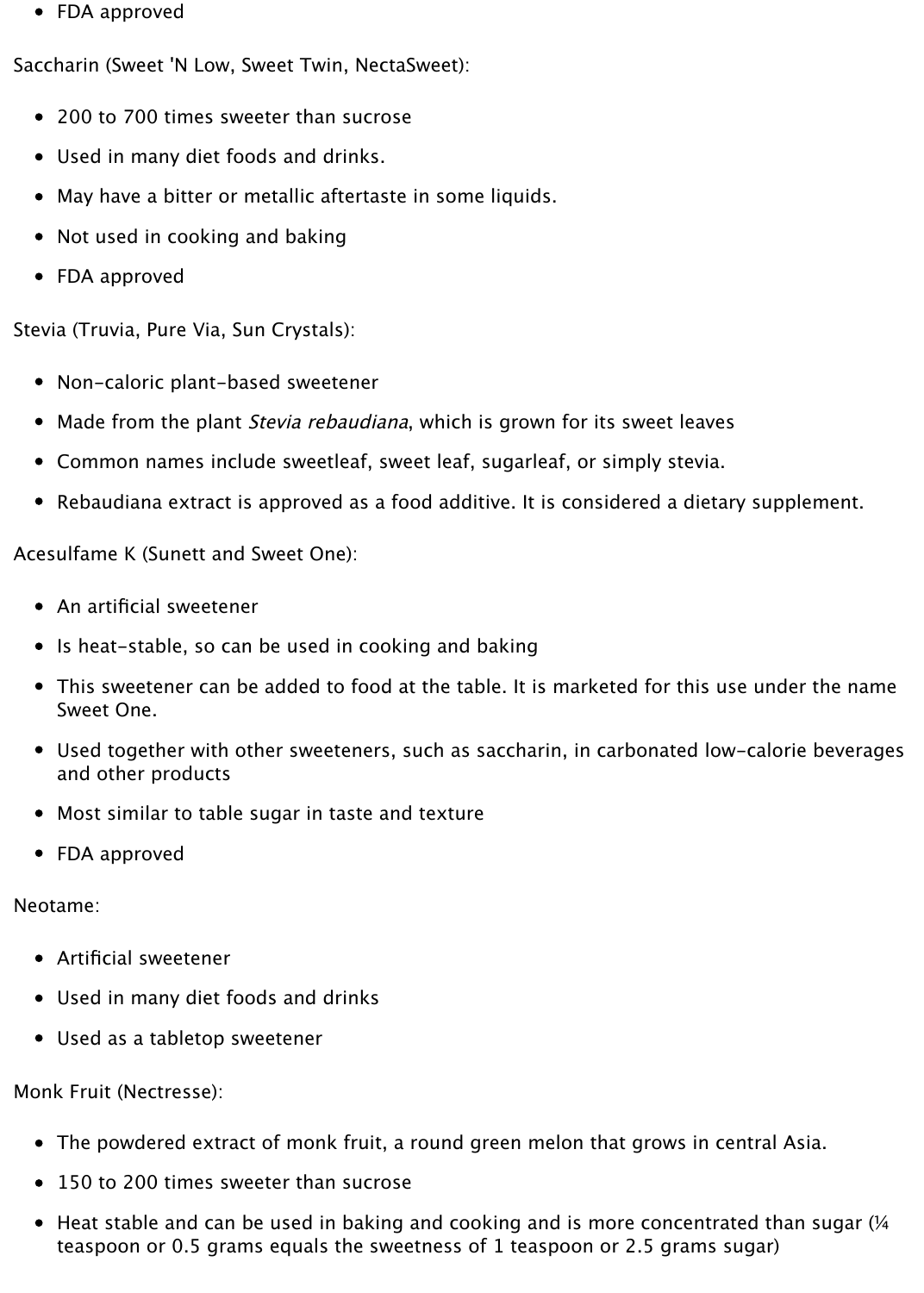In 2012, the American Heart Association and the American Diabetes Association published and analyzed and analyze report that concluded that sensible use of NNS could help lower caloric and carboh Further research is still needed. There is also not enough evidence at this time to determine if NNS use leads to weight loss or lower heart disease risk.

More research is also needed on the safety of artificial sweeteners. There is no clear the artificial sweeteners sold and used in the United States are linked to cancer or disease risk in humans.

### **Recommendations**

The FDA regulates all artificial sweeteners that are sold or used in prepared foods States. The FDA has set an acceptable daily intake (ADI) -- the amount that can be each day over a person's lifetime.

The artificial sweeteners aspartame, acesulfame K, saccharin, neotame, and sucral approved.

Aspartame is not recommended for people with phenylketonuria (PKU). Their body break down one of the amino acids used to make aspartame.

There is limited evidence to support the use of or avoidance of NNS during pregna FDA-approved sweeteners is acceptable in moderation. However, the American Me Association suggests avoiding saccharin during pregnancy due to possible slow fetal clearance.

### **References**

American Heart Association and American Diabetes Association Scientific Statemer Sweeteners: Current use and health perspectives. Circulation. 2012;126:509-519. 22777177

www.ncbi.nlm.nih.gov/pubmed/22777177 [htt[ps://www.ncbi.nlm](https://medlineplus.gov/ency/article/001166.htm).nih.gov/pubme

Artificial sweeteners and cancer. National Cancer Institute Fact Sheet. Last reviewed 2009.

www.cancer.gov/about-cancer/causes-prevention/risk/diet/artificial-sweetenerss://www.cancer.gov/about-cancer/causes-prevention/risk/diet/artificial-sweeten